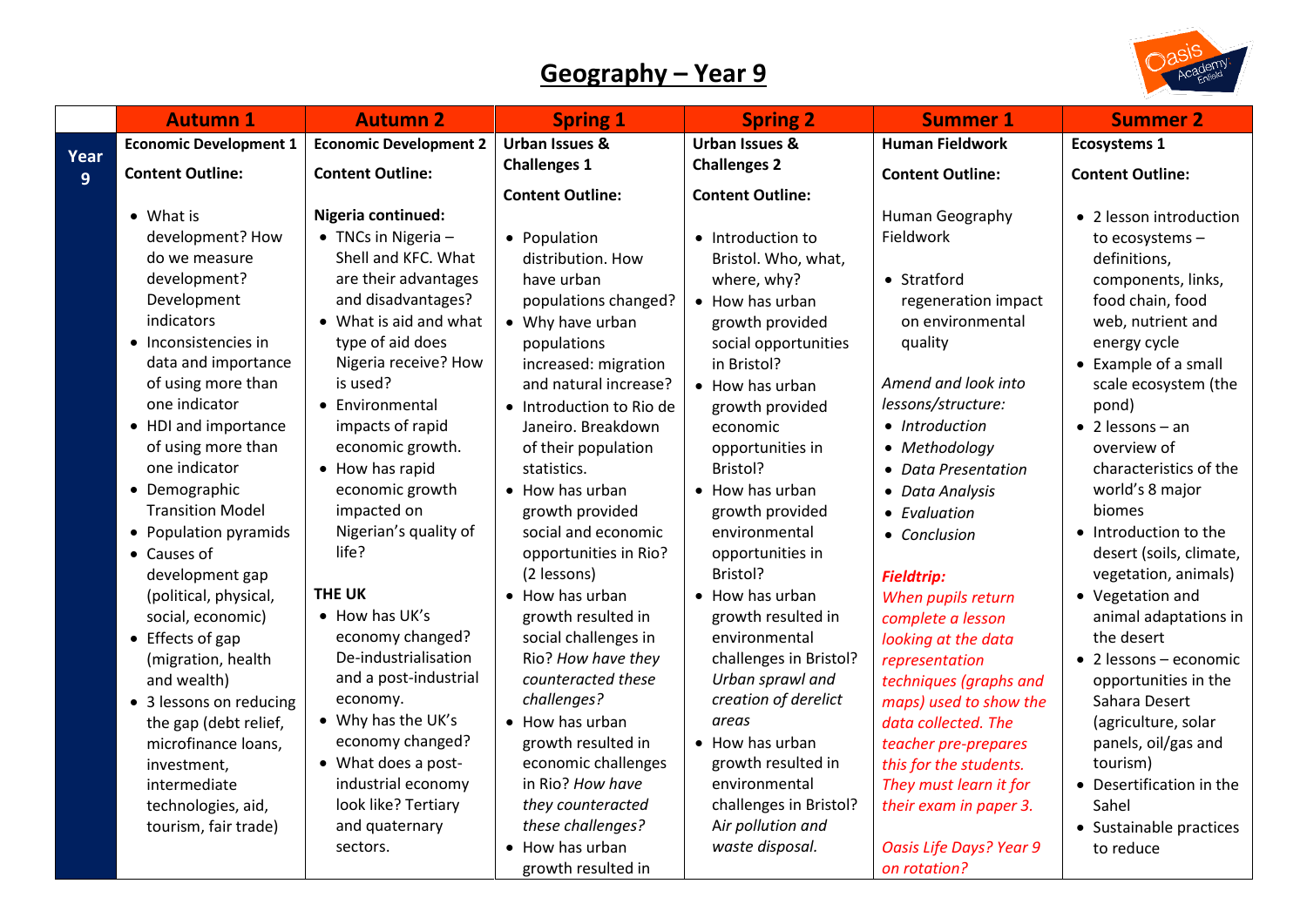| Sahel.<br>challenges in Rio?<br>used tourism to close<br>growth resulted in<br>quaternary sector.<br>How have they<br>What is a science<br>social inequality in<br>the gap<br>park/business park?<br>counteracted these<br><b>Bristol (Filwood and</b><br><b>Additional resources</b><br>challenges?<br><b>NIGERIA</b><br>Stoke Bishop)?<br>• Learning ladder<br>• Use OS maps and<br>• How has urban<br>• How has Bristol met<br>• Where is Nigeria<br>grid references to<br>growth resulted in<br>the housing demands<br>located and what is<br>assess the suitability<br>the creation of<br>its local and global<br>of science park<br>of their growing<br>favelas? What is the<br>importance?<br>locations.<br>population?<br>quality of life like in<br>• Nigeria's political,<br>• Case study: The<br>• Sustainability in<br>favelas in Rio?<br>social, cultural and<br>industrial<br>Temple Quarter.<br>• Urban planning: How<br>Where is it? What is it<br>environmental<br>development<br>has Brazil tried to<br>like? Why was it<br>context.<br>• How have<br>improve the quality<br>abandoned and left<br>populations in rural<br>• How is Nigeria<br>of life for people<br>derelict?<br>connected with other<br>UK changed and<br>living in urban areas?<br>why? Counter-<br>countries? Member<br>• Case study: The<br>Favela Bairro Project<br>of political, economic<br>urbanisation and<br>Temple Quarter. How<br>and trading groups,<br>outward migration<br>has urban<br><b>Additional resources</b><br>import/export<br>regeneration helped<br>• How have road and | • How Jamaica has | • Growth of the | environmental | • How has urban | desertification in the |
|--------------------------------------------------------------------------------------------------------------------------------------------------------------------------------------------------------------------------------------------------------------------------------------------------------------------------------------------------------------------------------------------------------------------------------------------------------------------------------------------------------------------------------------------------------------------------------------------------------------------------------------------------------------------------------------------------------------------------------------------------------------------------------------------------------------------------------------------------------------------------------------------------------------------------------------------------------------------------------------------------------------------------------------------------------------------------------------------------------------------------------------------------------------------------------------------------------------------------------------------------------------------------------------------------------------------------------------------------------------------------------------------------------------------------------------------------------------------------------------------------------------------------------------------------------------------------------------|-------------------|-----------------|---------------|-----------------|------------------------|
|                                                                                                                                                                                                                                                                                                                                                                                                                                                                                                                                                                                                                                                                                                                                                                                                                                                                                                                                                                                                                                                                                                                                                                                                                                                                                                                                                                                                                                                                                                                                                                                      |                   |                 |               |                 |                        |
|                                                                                                                                                                                                                                                                                                                                                                                                                                                                                                                                                                                                                                                                                                                                                                                                                                                                                                                                                                                                                                                                                                                                                                                                                                                                                                                                                                                                                                                                                                                                                                                      |                   |                 |               |                 |                        |
|                                                                                                                                                                                                                                                                                                                                                                                                                                                                                                                                                                                                                                                                                                                                                                                                                                                                                                                                                                                                                                                                                                                                                                                                                                                                                                                                                                                                                                                                                                                                                                                      |                   |                 |               |                 |                        |
|                                                                                                                                                                                                                                                                                                                                                                                                                                                                                                                                                                                                                                                                                                                                                                                                                                                                                                                                                                                                                                                                                                                                                                                                                                                                                                                                                                                                                                                                                                                                                                                      |                   |                 |               |                 |                        |
|                                                                                                                                                                                                                                                                                                                                                                                                                                                                                                                                                                                                                                                                                                                                                                                                                                                                                                                                                                                                                                                                                                                                                                                                                                                                                                                                                                                                                                                                                                                                                                                      |                   |                 |               |                 | • Knowledge organiser  |
|                                                                                                                                                                                                                                                                                                                                                                                                                                                                                                                                                                                                                                                                                                                                                                                                                                                                                                                                                                                                                                                                                                                                                                                                                                                                                                                                                                                                                                                                                                                                                                                      |                   |                 |               |                 |                        |
|                                                                                                                                                                                                                                                                                                                                                                                                                                                                                                                                                                                                                                                                                                                                                                                                                                                                                                                                                                                                                                                                                                                                                                                                                                                                                                                                                                                                                                                                                                                                                                                      |                   |                 |               |                 |                        |
|                                                                                                                                                                                                                                                                                                                                                                                                                                                                                                                                                                                                                                                                                                                                                                                                                                                                                                                                                                                                                                                                                                                                                                                                                                                                                                                                                                                                                                                                                                                                                                                      |                   |                 |               |                 |                        |
|                                                                                                                                                                                                                                                                                                                                                                                                                                                                                                                                                                                                                                                                                                                                                                                                                                                                                                                                                                                                                                                                                                                                                                                                                                                                                                                                                                                                                                                                                                                                                                                      |                   |                 |               |                 |                        |
|                                                                                                                                                                                                                                                                                                                                                                                                                                                                                                                                                                                                                                                                                                                                                                                                                                                                                                                                                                                                                                                                                                                                                                                                                                                                                                                                                                                                                                                                                                                                                                                      |                   |                 |               |                 |                        |
|                                                                                                                                                                                                                                                                                                                                                                                                                                                                                                                                                                                                                                                                                                                                                                                                                                                                                                                                                                                                                                                                                                                                                                                                                                                                                                                                                                                                                                                                                                                                                                                      |                   |                 |               |                 |                        |
|                                                                                                                                                                                                                                                                                                                                                                                                                                                                                                                                                                                                                                                                                                                                                                                                                                                                                                                                                                                                                                                                                                                                                                                                                                                                                                                                                                                                                                                                                                                                                                                      |                   |                 |               |                 |                        |
|                                                                                                                                                                                                                                                                                                                                                                                                                                                                                                                                                                                                                                                                                                                                                                                                                                                                                                                                                                                                                                                                                                                                                                                                                                                                                                                                                                                                                                                                                                                                                                                      |                   |                 |               |                 |                        |
|                                                                                                                                                                                                                                                                                                                                                                                                                                                                                                                                                                                                                                                                                                                                                                                                                                                                                                                                                                                                                                                                                                                                                                                                                                                                                                                                                                                                                                                                                                                                                                                      |                   |                 |               |                 |                        |
|                                                                                                                                                                                                                                                                                                                                                                                                                                                                                                                                                                                                                                                                                                                                                                                                                                                                                                                                                                                                                                                                                                                                                                                                                                                                                                                                                                                                                                                                                                                                                                                      |                   |                 |               |                 |                        |
|                                                                                                                                                                                                                                                                                                                                                                                                                                                                                                                                                                                                                                                                                                                                                                                                                                                                                                                                                                                                                                                                                                                                                                                                                                                                                                                                                                                                                                                                                                                                                                                      |                   |                 |               |                 |                        |
|                                                                                                                                                                                                                                                                                                                                                                                                                                                                                                                                                                                                                                                                                                                                                                                                                                                                                                                                                                                                                                                                                                                                                                                                                                                                                                                                                                                                                                                                                                                                                                                      |                   |                 |               |                 |                        |
|                                                                                                                                                                                                                                                                                                                                                                                                                                                                                                                                                                                                                                                                                                                                                                                                                                                                                                                                                                                                                                                                                                                                                                                                                                                                                                                                                                                                                                                                                                                                                                                      |                   |                 |               |                 |                        |
| • Learning ladder<br>markets.<br>improve the Temple<br>rail networks                                                                                                                                                                                                                                                                                                                                                                                                                                                                                                                                                                                                                                                                                                                                                                                                                                                                                                                                                                                                                                                                                                                                                                                                                                                                                                                                                                                                                                                                                                                 |                   |                 |               |                 |                        |
| • Knowledge organiser<br>Quarter?<br>What is Nigeria's<br>changed/developed                                                                                                                                                                                                                                                                                                                                                                                                                                                                                                                                                                                                                                                                                                                                                                                                                                                                                                                                                                                                                                                                                                                                                                                                                                                                                                                                                                                                                                                                                                          |                   |                 |               |                 |                        |
| in the UK?<br>• Sustainable urban<br>industrial and                                                                                                                                                                                                                                                                                                                                                                                                                                                                                                                                                                                                                                                                                                                                                                                                                                                                                                                                                                                                                                                                                                                                                                                                                                                                                                                                                                                                                                                                                                                                  |                   |                 |               |                 |                        |
| planning. How is<br>• How have ports and<br>employment                                                                                                                                                                                                                                                                                                                                                                                                                                                                                                                                                                                                                                                                                                                                                                                                                                                                                                                                                                                                                                                                                                                                                                                                                                                                                                                                                                                                                                                                                                                               |                   |                 |               |                 |                        |
| Freiburg sustainable?<br>airports changed in<br>structure?                                                                                                                                                                                                                                                                                                                                                                                                                                                                                                                                                                                                                                                                                                                                                                                                                                                                                                                                                                                                                                                                                                                                                                                                                                                                                                                                                                                                                                                                                                                           |                   |                 |               |                 |                        |
| the UK?<br>(water conservation,<br>Movement from                                                                                                                                                                                                                                                                                                                                                                                                                                                                                                                                                                                                                                                                                                                                                                                                                                                                                                                                                                                                                                                                                                                                                                                                                                                                                                                                                                                                                                                                                                                                     |                   |                 |               |                 |                        |
| renewable energies<br>$\bullet$ 2 lessons - how is<br>primary to                                                                                                                                                                                                                                                                                                                                                                                                                                                                                                                                                                                                                                                                                                                                                                                                                                                                                                                                                                                                                                                                                                                                                                                                                                                                                                                                                                                                                                                                                                                     |                   |                 |               |                 |                        |
| and green spaces)<br>the UK linked with<br>secondary. How has                                                                                                                                                                                                                                                                                                                                                                                                                                                                                                                                                                                                                                                                                                                                                                                                                                                                                                                                                                                                                                                                                                                                                                                                                                                                                                                                                                                                                                                                                                                        |                   |                 |               |                 |                        |
| • Sustainable transport<br>the wider world?<br>this affected<br>in urban areas.                                                                                                                                                                                                                                                                                                                                                                                                                                                                                                                                                                                                                                                                                                                                                                                                                                                                                                                                                                                                                                                                                                                                                                                                                                                                                                                                                                                                                                                                                                      |                   |                 |               |                 |                        |
| <b>Additional resources</b>                                                                                                                                                                                                                                                                                                                                                                                                                                                                                                                                                                                                                                                                                                                                                                                                                                                                                                                                                                                                                                                                                                                                                                                                                                                                                                                                                                                                                                                                                                                                                          |                   |                 |               |                 |                        |
| economic<br><b>Additional resources</b><br>• Learning ladder                                                                                                                                                                                                                                                                                                                                                                                                                                                                                                                                                                                                                                                                                                                                                                                                                                                                                                                                                                                                                                                                                                                                                                                                                                                                                                                                                                                                                                                                                                                         |                   |                 |               |                 |                        |
| development?<br>• Learning ladder<br>• Knowledge organiser                                                                                                                                                                                                                                                                                                                                                                                                                                                                                                                                                                                                                                                                                                                                                                                                                                                                                                                                                                                                                                                                                                                                                                                                                                                                                                                                                                                                                                                                                                                           |                   |                 |               |                 |                        |
| • Knowledge organiser<br><b>Additional resources</b>                                                                                                                                                                                                                                                                                                                                                                                                                                                                                                                                                                                                                                                                                                                                                                                                                                                                                                                                                                                                                                                                                                                                                                                                                                                                                                                                                                                                                                                                                                                                 |                   |                 |               |                 |                        |
| • Learning ladder                                                                                                                                                                                                                                                                                                                                                                                                                                                                                                                                                                                                                                                                                                                                                                                                                                                                                                                                                                                                                                                                                                                                                                                                                                                                                                                                                                                                                                                                                                                                                                    |                   |                 |               |                 |                        |
| • Knowledge organiser                                                                                                                                                                                                                                                                                                                                                                                                                                                                                                                                                                                                                                                                                                                                                                                                                                                                                                                                                                                                                                                                                                                                                                                                                                                                                                                                                                                                                                                                                                                                                                |                   |                 |               |                 |                        |
|                                                                                                                                                                                                                                                                                                                                                                                                                                                                                                                                                                                                                                                                                                                                                                                                                                                                                                                                                                                                                                                                                                                                                                                                                                                                                                                                                                                                                                                                                                                                                                                      |                   |                 |               |                 |                        |